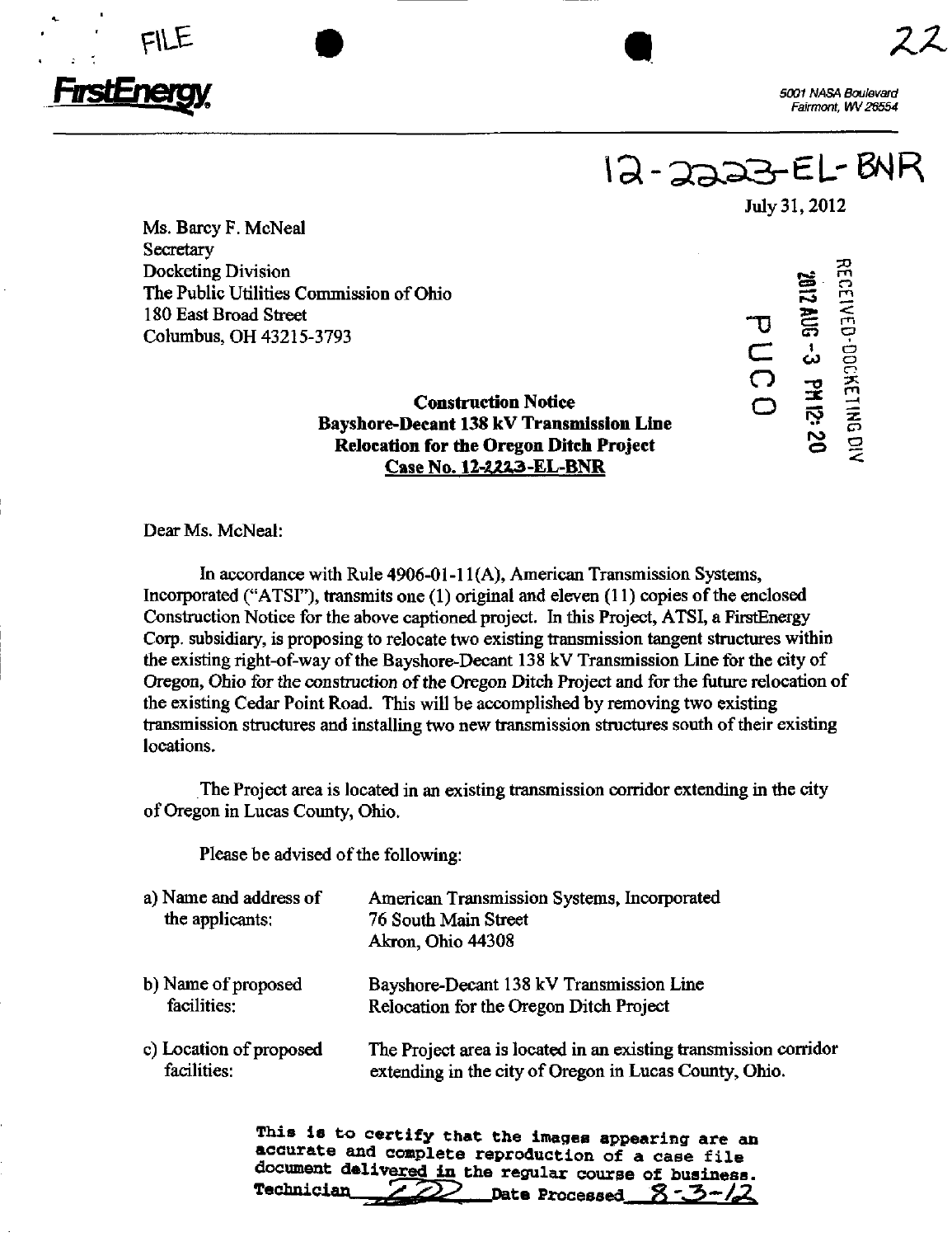Ms. Barcy F. McNeal/Docketing July 31, 2012

- d) Description of proposed The Project involves relocating two existing transmission Project: tangent structures within the existing right-of-way of the Bayshore-Decant 138 kV Transmission Line by removing two existing transmission tangent structures and installing two new transmission tangent structures south of their existing locations.
- e) Applicant's Travis M. Turner, Engineer representative: Energy Delivery Transmission and Substation Design FirstEnergy Service Company 5001 NASA Blvd. Fairmont, WV 26554

After docketing this filing, please return one time-stamped copy of the Construction Notice for our records in the enclosed envelope. We have provided a copy of the Construction Notice by certified mail, with return receipt requested, to each official of the political subdivisions immediately affected by the proposed project as listed in the attached Exhibit 1. Copies of the transmittal letters addressed to the local government representatives of the city of Oregon and Lucas County are enclosed for your file.

Should staff of the Ohio Power Siting Board desire fiirther information or discussion of this submittal, please contact me at (304) 534-7456.

Sincerely.

Travo M. Turner

Travis M. Turner Engineer Energy Delivery Transmission and Substation Design FirstEnergy Service Company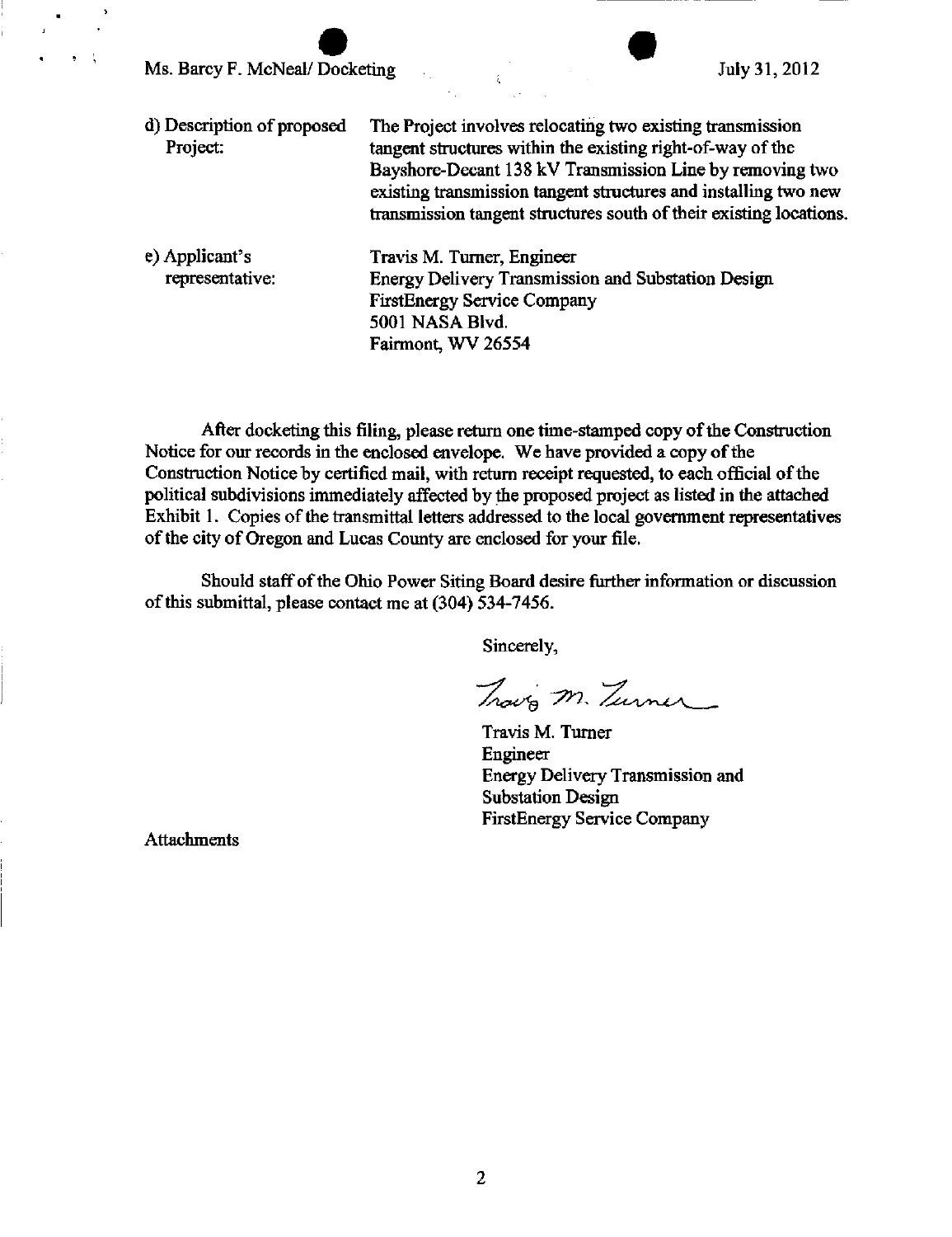EXHIBIT 1: Officials Served Copy of Coastruction Notice Bayshore-Decant 138 kV Transmission Line Relocation for the Oregon Ditch Project Case No. 12- -EL-BNR

## City of Oregon

 $\mathcal{N} \times \mathcal{N}$ 

The Honorable Michael J. Seferian Mayor, City of Oregon 5330 Seaman Road Oregon, OH 43616

Mr. Thomas A. Susor President of Council, City of Oregon 5330 Seaman Road Oregon, OH 43616

Mr. Michael J. Beazley City Administrator, City of Oregon 5330 Seaman Road Oregon, OH 43616

#### **Lucas County**

The Honorable Peter Gerken Lucas County Commissioner, President One Government Center Suite 800 Toledo, OH 43604

The Honorable Carol Contrada Lucas County Commissioner One Government Center Suite 800 Toledo, OH 43604

The Honorable Tina Skeldo Wozniak Lucas County Commissioner One Government Center Suite 800 Toledo, OH 43604

Ms. Jody Balogh Clerk of the Board One Government Center Suite 800 Toledo, OH 43604

Mr. Thomas R. Lemon, Director Toledo-Lucas County Plan Commission One Government Center Suite 1620 Toledo, OH 43604

Mr. Keith G. Early, P.E., P.S. Lucas County Engineer One Government Center Suite 870 Toledo, OH 43604

Mr. Douglas J. Parrish, P.E., S.I. Lucas County Planning Engineer One Government Center Suite 870 Toledo, OH 43604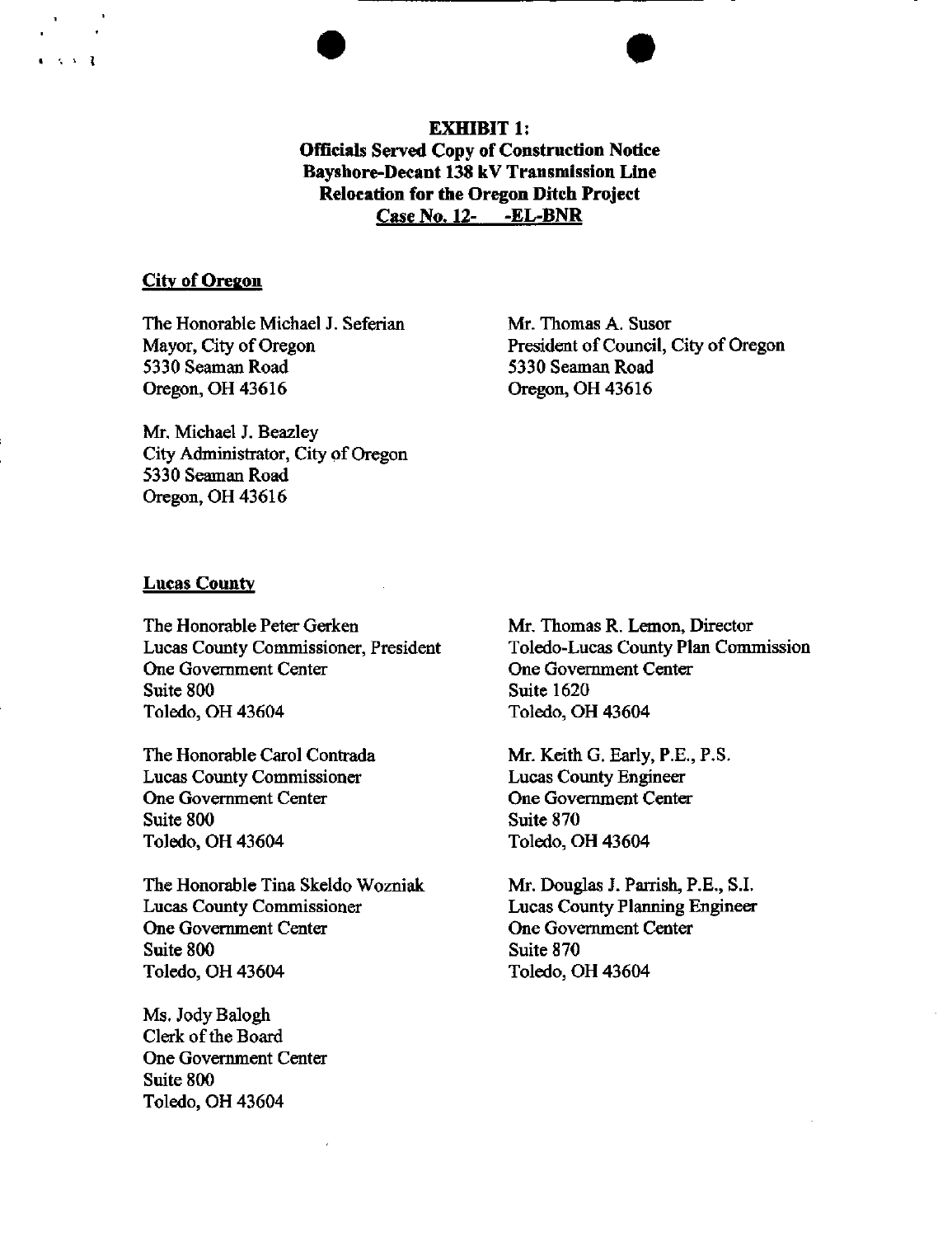

The Honorable Michael J. Seferian Mayor, City of Oregon 5330 Seaman Road Oregon, OH 43616

# Construction Notice Bayshore-Decant 138kV Transmission Line Relocation for the Oregon Ditch Project Case No. 12- -EL-BNR

Dear Mayor Saferian,

In the above captioned project, American Transmission Systems, Incorporated ("ATSI"), a FirstEnergy Corp. subsidiary, is proposing to relocate two existing transmission structures within the existing right-of-way of the Bayshore-Decant 138 kV Transmission Line for the city of Oregon, Ohio for the construction of the Oregon Ditch Project and for the future relocation of the existing Cedar Point Road. This will be accomplished by removing two existing transmission structures and installing two new transmission structures south of their existing locations.

The Project area is located in an existing transmission corridor in the city of Oregon in Lucas County, Ohio. The entire Project will occur on right-of-way that already is used by ATSI for existing transmission facilities. As such, little or no incremental land-use impact is anticipated for the affected communities.

In accordance with the provisions of Ohio Administrative Code ("OAC") Rule 4906-1- 01, this project falls within the Ohio Power Siting Board's requirements for a Construction Notice ("Notice"). Therefore, in compliance with OAC 4906-11-02 of the OPSB's Rules and Regulations, we have prepared and filed the attached Notice with the OPSB for their review and approval. The Notice contains a description of the project, and is provided for your information.

I will be happy to answer your questions concerning this matter. You can contact me at (304) 534-7456.

Sincerely,

That's m. Turner

Travis M. Turner Engineer Energy Delivery Transmission and Substation Design FirstEnergy Service Company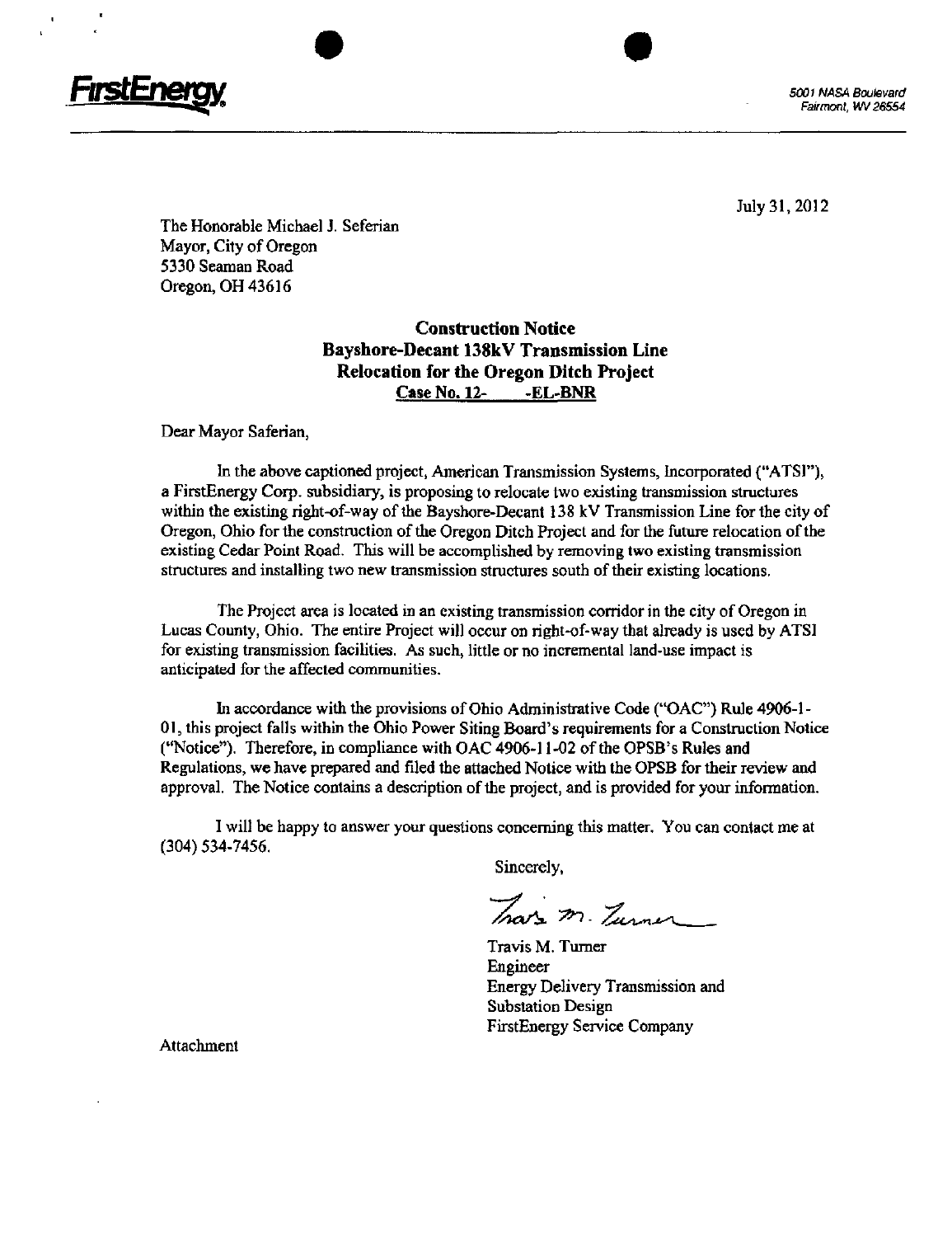

Mr. Michael J. Beazley City Administrator, City of Oregon 5330 Seaman Road Oregon, OH 43616

# Construction Notice Bayshore-Decant 138kV Transmission Line Relocation for the Oregon Ditch Project Case No. 12- -EL-BNR

Dear Mr. Beazley,

In the above captioned project, American Transmission Systems, Incorporated ("ATSI"), a FirstEnergy Corp. subsidiary, is proposing to relocate two existing transmission structures within the existing right-of-way of the Bayshore-Decant 138 kV Transmission Line for the city of Oregon, Ohio for the construction of the Oregon Ditch Project and for the future relocation of the existing Cedar Point Road. This will be accomplished by removing two existing transmission structures and installing two new transmission structures south of their existing locations.

The Project area is located in an existing transmission corridor in the city of Oregon in Lucas County, Ohio. The entire Project will occur on right-of-way that already is used by ATSI for existing transmission facilities. As such, little or no incremental land-use impact is anticipated for the affected communities.

In accordance with the provisions of Ohio Administrative Code ("OAC") Rule 4906-1 - 01, this project falls within the Ohio Power Siting Board's requirements for a Construction Notice ("Notice"). Therefore, in compliance with OAC 4906-11-02 of the OPSB's Rules and Regulations, we have prepared and filed the attached Notice with the OPSB for their review and approval. The Notice contains a description of the project, and is provided for your information.

I will be happy to answer your questions concerning this matter. You can contact me at (304) 534-7456.

Sincerely,

Traves m. Turner

Travis M. Turner Engineer Energy Delivery Transmission and Substation Design FirstEnergy Service Company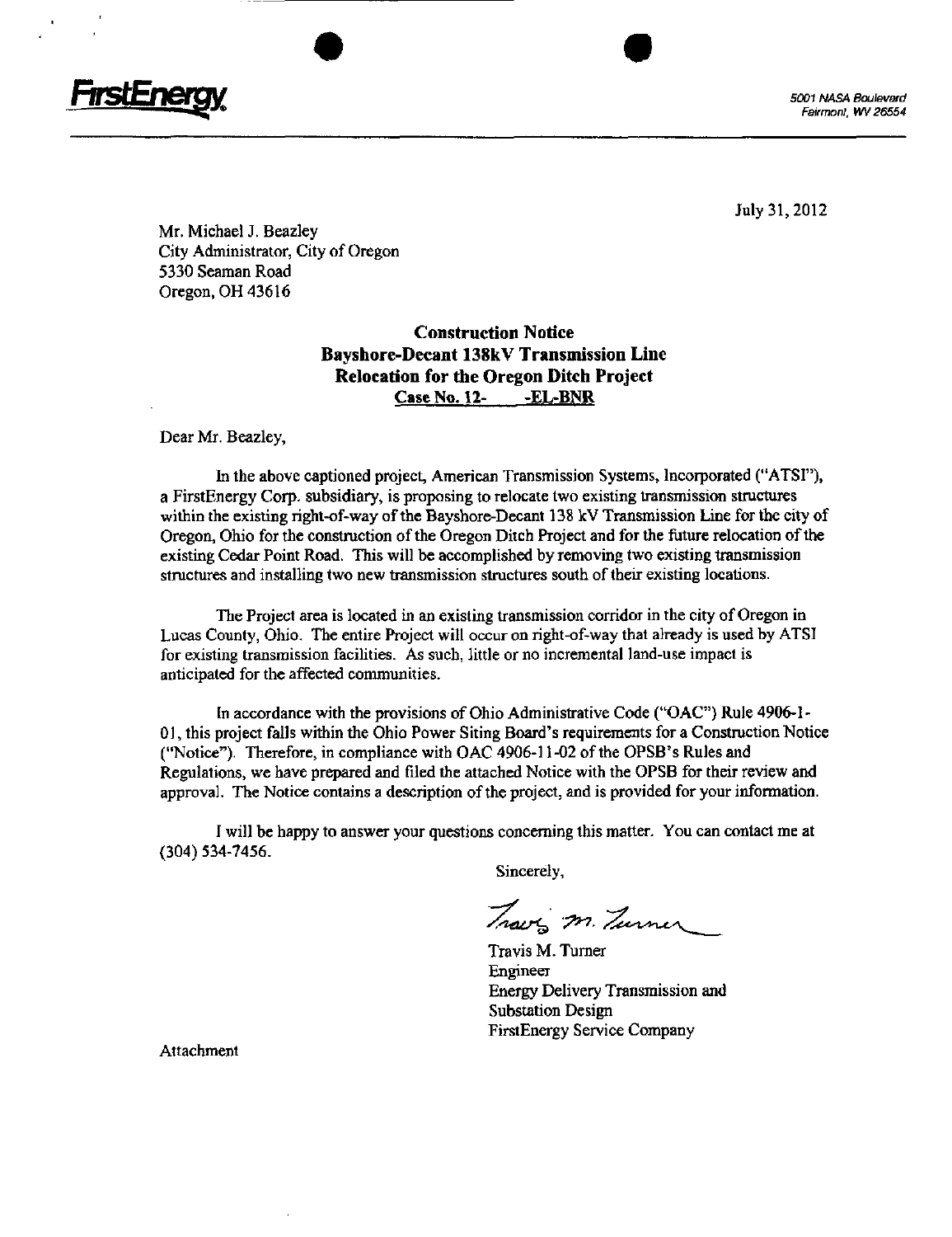

July 31, 2012

Mr. Thomas A. Susor President of Council, City of Oregon 5330 Seaman Road Oregon, OH 43616

> Construction Notice Bayshore-Decant 138kV Transmission Line Relocation for the Oregon Ditch Project Case No. 12- -EL-BNR

Dear Mr. Susor,

In the above captioned project, American Transmission Systems, Incorporated ("ATSI"), a FirstEnergy Corp. subsidiary, is proposing to relocate two existing transmission structures within the existing right-of-way of tie Bayshore-Decant 138 kV Transmission Line for the city of Oregon, Ohio for the construction of the Oregon Ditch Project and for the future relocation of the existing Cedar Point Road. This will be accomplished by removing two existing transmission structures and installing two new transmission structures south of their existing locations.

The Project area is located in an existing transmission corridor in the city of Oregon in Lucas County, Ohio. The entire Project will occur on right-of-way thai already is used by ATSI for existing transmission facilities. As such, little or no incremental land-use impact is anticipated for the affected communities.

In accordance with the provisions of Ohio Administrative Code ("OAC") Rule 4906-1- 01, this project falls within the Ohio Power Siting Board's requirements for a Construction Notice ("Notice"). Therefore, in compliance with OAC 4906-11-02 of the OPSB's Rules and Regulations, we have prepared and filed the attached Notice with the OPSB ior their review and approval. The Notice contains a description of the project, and is provided for your information.

I will be happy to answer your questions concerning this matter. You can contact me at (304) 534-7456.

Sincerely,

Travis M. Turner

Travis M. Turner Engineer Energy Delivery Transmission and Substation Design FirstEnergy Service Company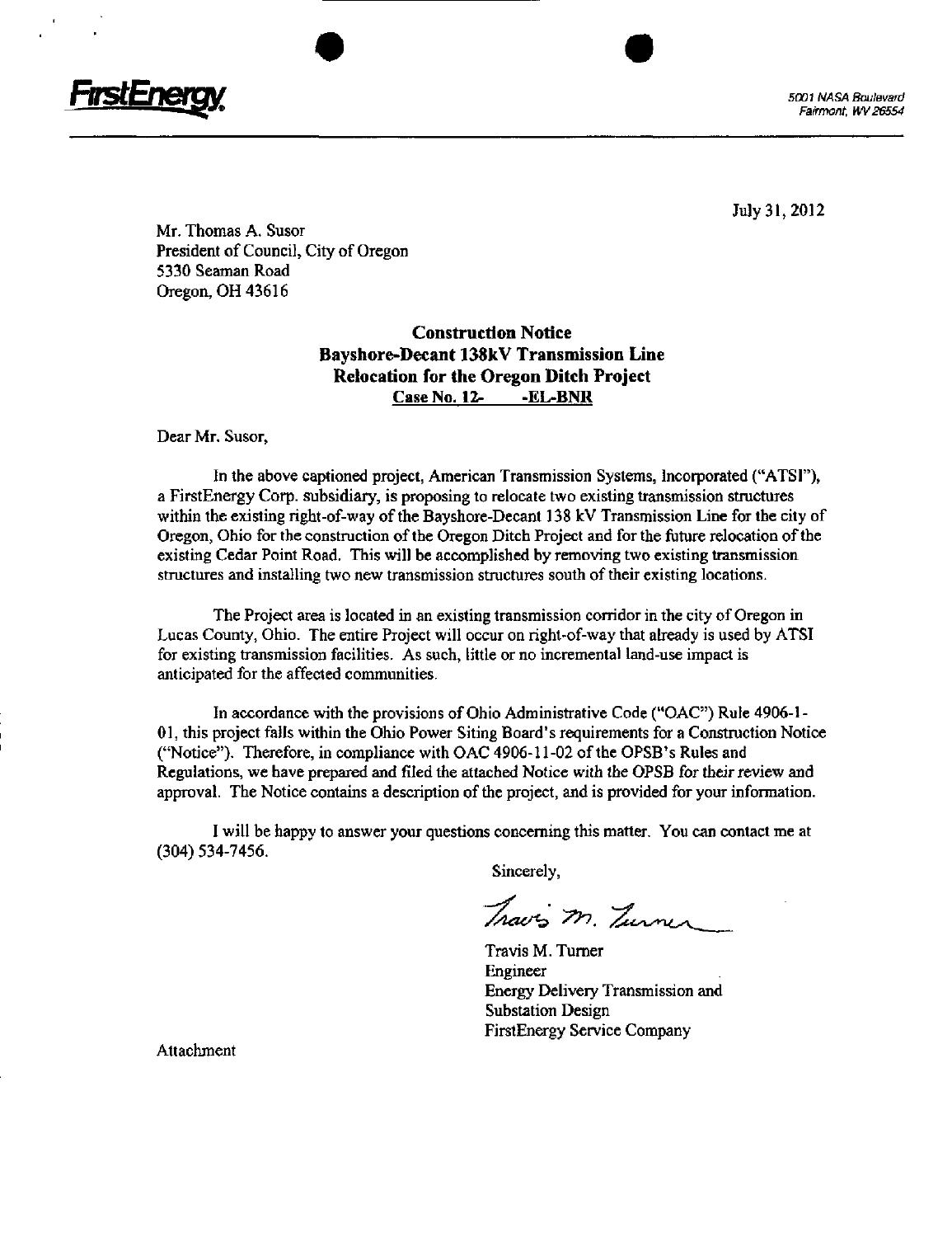

July 31,2012

The Honorable Peter Gerken Lucas County Commissioner, President One Government Center Suite 800 Toledo, OH 43604

# Construction Notice Bayshore-Decant 138kV Transmission Line Relocation for the Oregon Ditch Project Case No. 12- -EL-BNR

Dear Commissioner Gerken,

In the above captioned project, American Transmission Systems, Incorporated ("ATSI"), a FirstEnergy Corp. subsidiary, is proposing to relocate two existing transmission structures within the existing right-of-way of the Bayshore-Decant 138 kV Transmission Line for the city of Oregon, Ohio for the construction of the Oregon Ditch Project and for the foture relocation of the existing Cedar Point Road. This will be accomplished by removing two existing transmission structures and installing two new transmission structures south of their existing locations.

The Project area is located in an existing transmission corridor in the city of Oregon in Lucas County, Ohio. The entire Project will occur on right-of-way that already is used by ATSI for existing transmission facilities. As such, little or no incremental land-use impact is anticipated for the affected communities.

hi accordance with the provisions of Ohio Administrative Code ("OAC") Rule 4906-1- 01, this project falls within the Ohio Power Siting Board's requirements for a Construction Notice ("Notice"), Therefore, in compliance with OAC 4906-11-02 of the OPSB's Rules and Regulations, we have prepared and filed the attached Notice with the OPSB for their review and approval. The Notice contains a description of the project, and is provided for your information.

I will be happy to answer your questions concerning this matter. You can contact me at (304) 534-7456.

Sincerely,

Travis m. Turner

Travis M. Turner Engineer Energy Delivery Transmission and Substation Design FirstEnergy Service Company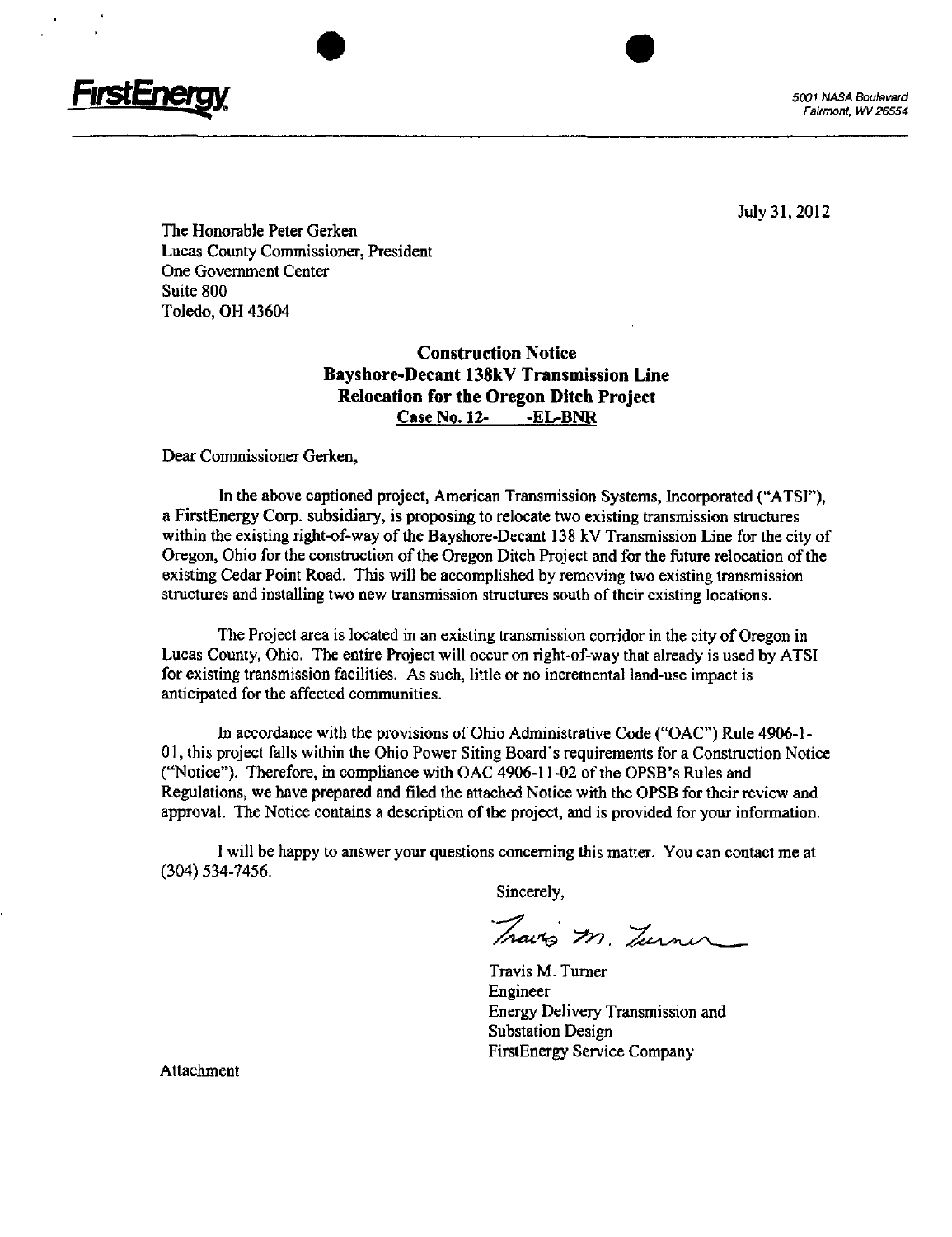

Fairmont, WV 26554

July 31, 2012

The Honorable Carol Contrada Lucas County Commissioner One Government Center Suite 800 Toledo, OH 43604

# Construction Notice Bayshore-Decant 138kV Transmission Line Relocation for the Oregon Ditch Project Case No. 12- -EL-BNR

Dear Commissioner Contrada,

In the above captioned project, American Transmission Systems, Incorporated ("ATSI"), a FirstEnergy Corp. subsidiary, is proposing to relocate two existing transmission structures within the existing right-of-way of the Bayshore-Decant 138 kV Transmission Line for the city of Oregon, Ohio for the construction of the Oregon Ditch Project and for the future relocation of the existing Cedar Point Road. This will be accomplished by removing two existing transmission structures and installing two new transmission structures south of their existing locations.

The Project area is located in an existing transmission corridor in the city of Oregon in Lucas County, Ohio. The entire Project will occur on right-of-way that already is used by ATSI for existing transmission facilities. As such, little or no incremental land-use impact is anticipated for the affected communities.

In accordance with the provisions of Ohio Administrative Code ("OAC") Rule 4906-1 - 01, this project falls within the Ohio Power Siting Board's requirements for a Construction Notice ("Notice"). Therefore, in compliance with OAC 4906-11-02 of the OPSB's Rules and Regulations, we have prepared and filed the attached Notice with the OPSB for their review and approval. The Notice contains a description of the project, and is provided for your information.

I will be happy to answer your questions concerning this matter. Yon can contact me at (304) 534-7456.

Sincerely,

Traves m. Turner

Travis M. Turner Engineer Energy Dehvery Transmission and Substation Design FirstEnergy Service Company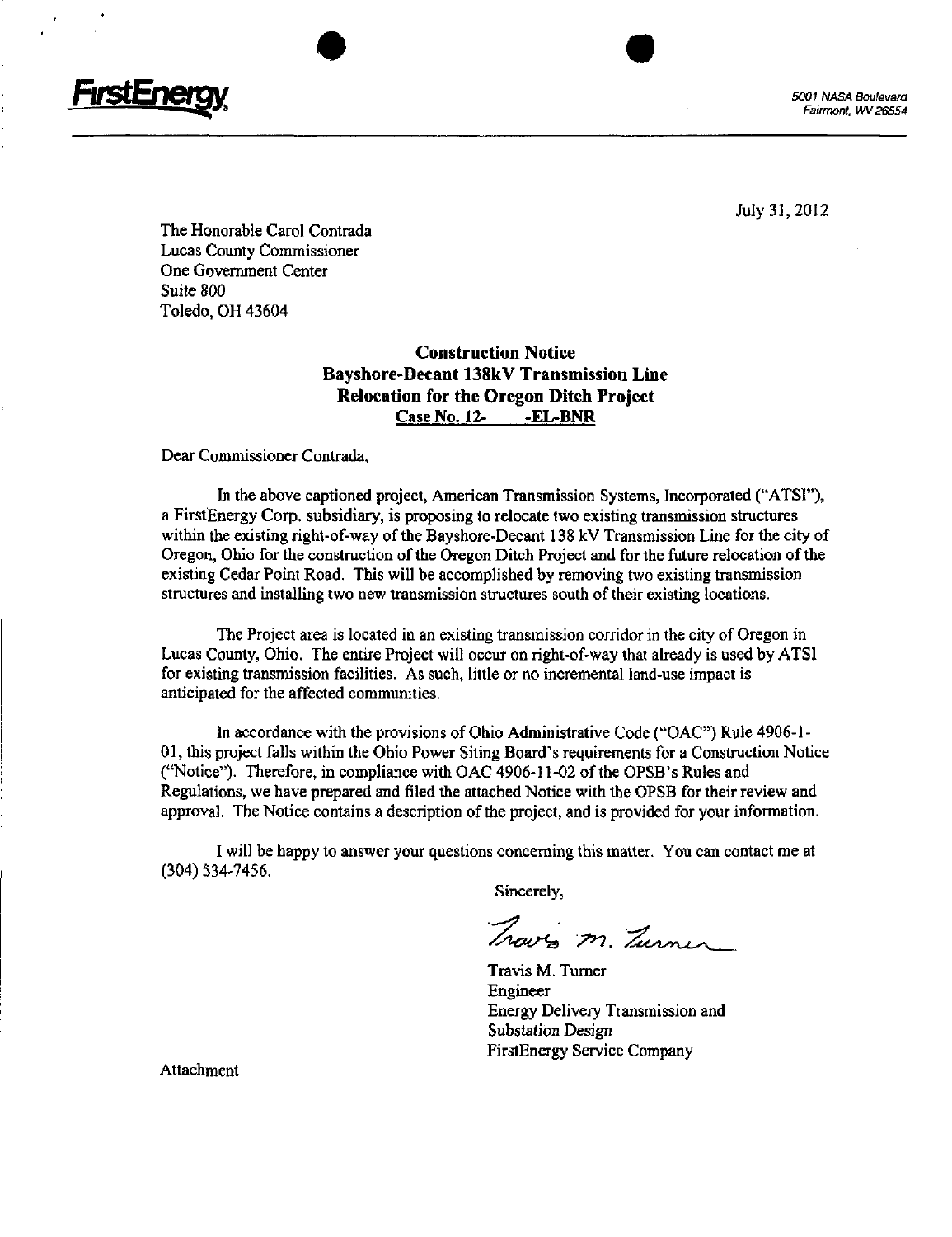

The Honorable Tina Skeldo Wozniak Lucas County Commissioner One Government Center Suite 800 Toledo. OH 43604

# Construction Notice Bayshore-Decant 138kV Transmission Line Relocation for the Oregon Ditch Project Case No. 12- -EL-BNR

Dear Commissioner Wozniak,

In the above captioned project, American Transmission Systems, Incorporated ("ATSI"), a FirstEnergy Corp. subsidiary, is proposing to relocate two existing transmission structures within the existing right-of-way of the Bayshore-Decant 138 kV Transmission Line for the city of Oregon, Ohio for the construction of the Oregon Ditch Project and for the future relocation of the existing Cedar Point Road. This will be accomplished by removing two existing transmission structures and installing two new transmission structures south of their existing locations.

The Project area is located in an existing transmission corridor in the city of Oregon in Lucas County, Ohio. The entire Project will occur on right-of-way that already is used by ATSI for existing transmission facilities. As such, little or no incremental land-use impact is anticipated for the affected communities.

In accordance with the provisions of Ohio Administrative Code ("OAC") Rule 4906-1- 01, this project falls within the Ohio Power Siting Board's requirements for a Construction Notice ("Notice"). Therefore, in compliance with OAC 4906-11-02 of the OPSB's Rules and Regulations, we have prepared and filed the attached Notice with the OPSB for their review and approval. The Notice contains a description of the project, and is provided for your information.

I will be happy to answer your questions concerning this matter. You can contact me at (304) 534-7456.

Sincerely,

Travis m. Turner

Travis M. Turner Engineer Energy Delivery Transmission and Substation Design FirstEnergy Service Company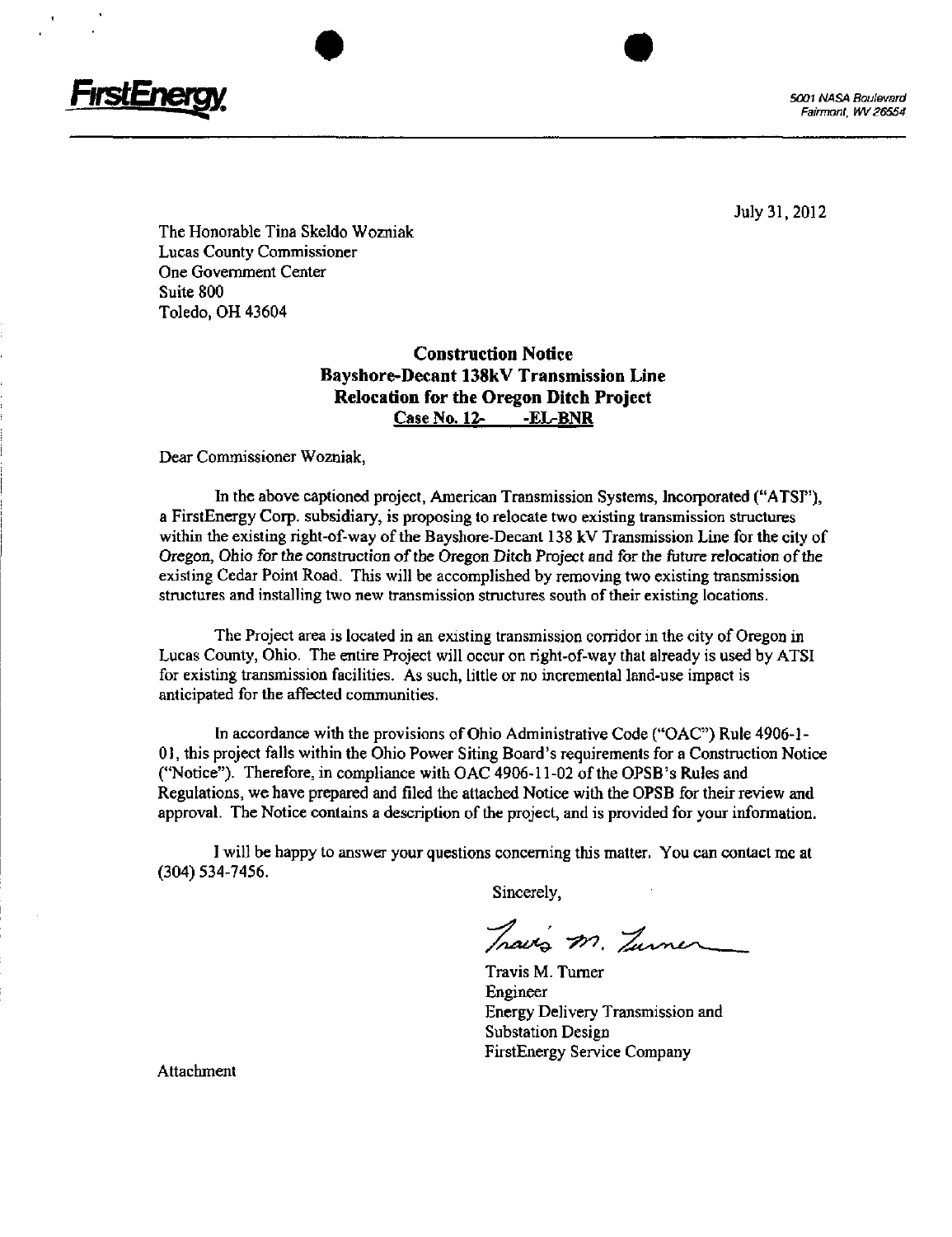

July 31, 2012

Mr. Keith G. Early, P.E., P.S. Lucas County Engineer One Government Center Suite 870 Toledo, OH 43604

# Construction Notice Bayshore-Decant 138kV Transmission Line Relocation for the Oregon Ditch Project Case No. 12- -EL-BNR

Dear Mr. Early,

In the above captioned project, American Transmission Systems, Incorporated ("ATSI"), a FirstEnergy Corp. subsidiary, is proposing to relocate two existing transmission structures within the existing right-of-way of the Bayshore-Decant 138 kV Transmission Line for the city of Oregon, Ohio for the construction of the Oregon Ditch Project and for the future relocation of the existing Cedar Point Road. This will be accomplished by removing two existing transmission structures and installing two new transmission structures south of their existing locations.

The Project area is located in an existing transmission corridor in the city of Oregon in Lucas County, Ohio. The entire Project will occur on right-of-way that already is used by ATSI for existing transmission facilities. As such, little or no incremental land-use impact is anticipated for the affected communities.

In accordance with the provisions of Ohio Administrative Code ("OAC") Rule 4906-1- 01, this project falls within the Ohio Power Siting Board's requirements for a Construction Notice ("Notice"). Therefore, in compliance with OAC 4906-11-02 of the OPSB's Rules and Regulations, we have prepared and filed the attached Notice with the OPSB for their review and approval. The Notice contains a description of the project, and is provided for your information.

I will be happy to answer your questions concerning this matter. You can contact me at (304) 534-7456,

Sincerely,

Traves m. Turner

Travis M. Turner Engineer Energy Delivery Transmission and Substation Design FirstEnergy Service Company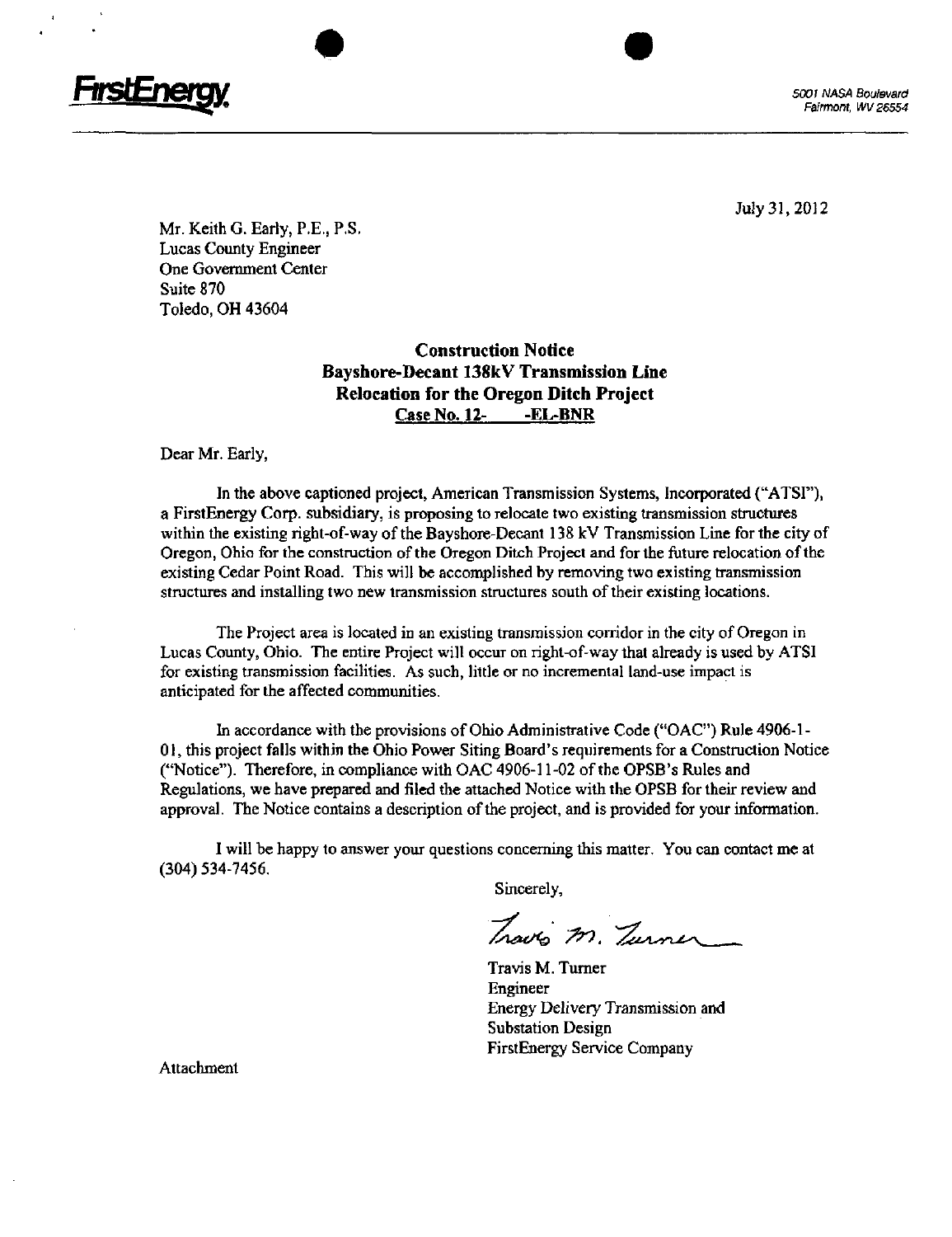

July 31,2012

Mr. Douglas J. Parrish, P.E., S.I. Lucas County Planning Engineer One Government Center Suite 870 Toledo, OH 43604

# Construction Notice Bayshore-Decant 138kV Transmission Line Relocation for the Oregon Ditch Project Case No. 12- -EL-BNR

Dear Mr. Parrish,

In the above captioned project, American Transmission Systems, Incorporated ("ATSI"), a FirstEnergy Corp. subsidiary, is proposing to relocate two existing transmission structures within the existing right-of-way of the Bayshore-Decant 138 kV Transmission Line for the city of Oregon, Ohio for the construction of the Oregon Ditch Project and for the future relocation of the existing Cedar Point Road. This will be accomplished by removing two existing transmission structures and installing two new transmission structures south of their existing locations.

The Project area is located in an existing transmission corridor in the city of Oregon in Lucas County, Ohio. The entire Project will occur on right-of-way that already is used by ATSI for existing transmission facilities. As such, little or no incremental land-use impact is anticipated for the affected communities.

In accordance with the provisions of Ohio Administrative Code ("OAC") Rule 4906-1- 01, this project falls within the Ohio Power Siting Board's requirements for a Construction Notice ("Notice"). Therefore, in compliance with OAC 4906-11-02 of the OPSB's Rules and Regulations, we have prepared and filed the attached Notice with the OPSB for their review and approval. The Notice contains a description of the project, and is provided for your information.

I will be happy to answer your questions concerning this matter. You can contact me at (304) 534-7456.

Sincerely,

Traves m. Zurner

Travis M. Turner Engineer Energy Delivery Transmission and Substation Design FirstEnergy Service Company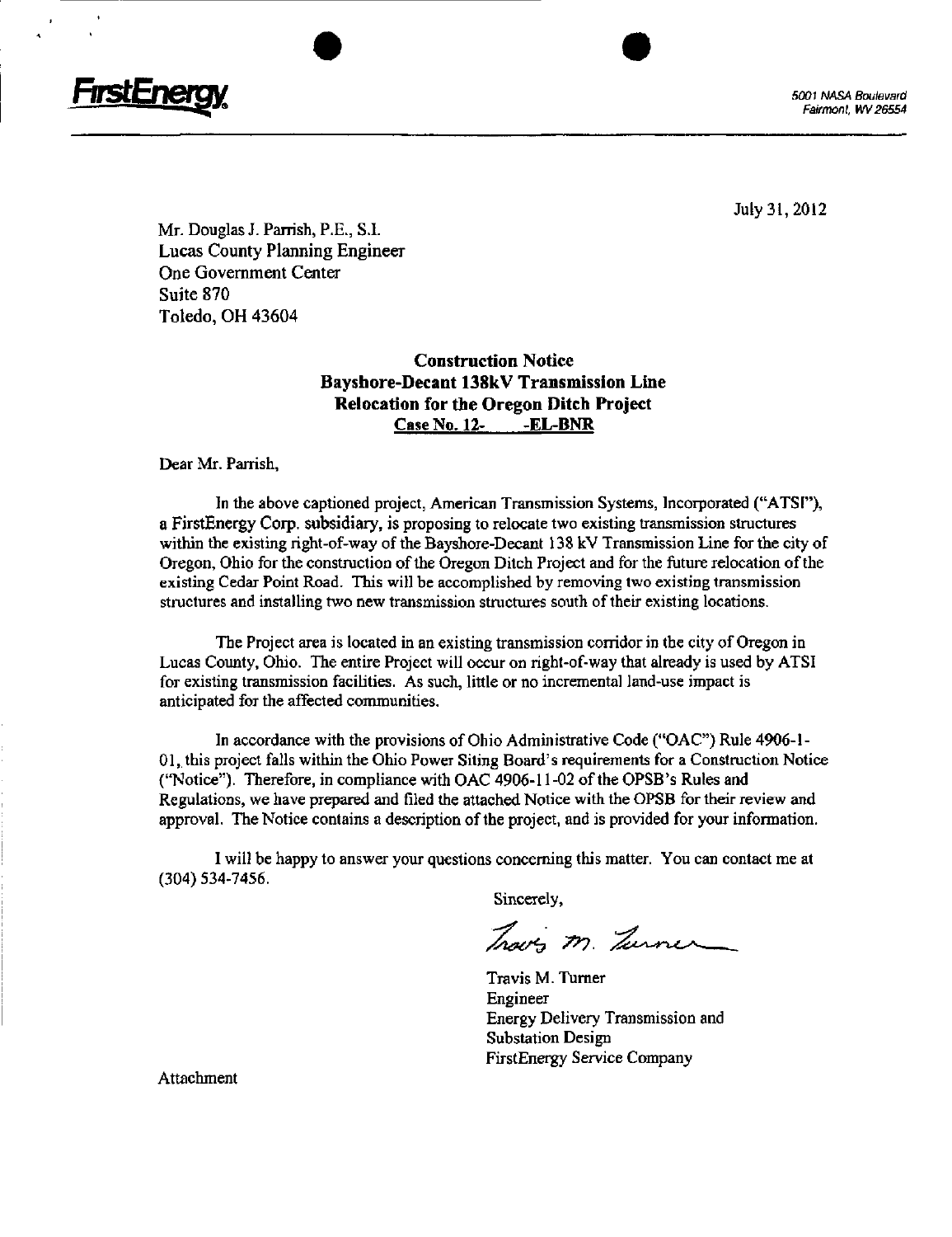

Fairmont. WV 26554

July 31, 2012

Ms. Jody Balogh Clerk of the Board One Government Center Suite 800 Toledo, OH 43604

# Construction Notice Bayshore-Decant 138kV Transmission Line Relocation for the Oregon Ditch Project Case No. 12-<br>-EL-BNR

Dear Ms. Balogh,

In the above captioned project, American Transmission Systems, Incorporated ("ATSF'), a FirstEnergy Corp, subsidiary, is proposing to relocate two existing transmission structures within the existing right-of-way of the Bayshore-Decant 138 kV Transmission Line for the city of Oregon, Ohio for the construction of the Oregon Ditch Project and for the future relocation of the existing Cedar Point Road. This will be accomplished by removing two existing transmission structures and installing two new transmission structures south of their existing locations.

The Project area is located in an existing transmission corridor in the city of Oregon in Lucas County, Ohio. The entire Project will occur on right-of-way that already is used by ATSI for existing transmission facilities. As such, little or no incremental land-use impact is anticipated for the affected communities.

In accordance with the provisions of Ohio Administrative Code ("OAC") Rule 4906-1- 01, this project falls within the Ohio Power Siting Board's requirements for a Construction Notice ("Notice"). Therefore, in compliance with OAC 4906-11-02 of the OPSB's Rules and Regulations, we have prepared and filed the attached Notice with the OPSB for their review and approval. The Notice contains a description of the project, and is provided for your information.

I will be happy to answer your questions concerning this matter. You can contact me at (304) 534-7456.

Sincerely,

Trav's m Turner

Travis M. Turner Engineer Energy Delivery Transmission and Substation Design FirstEnergy Service Company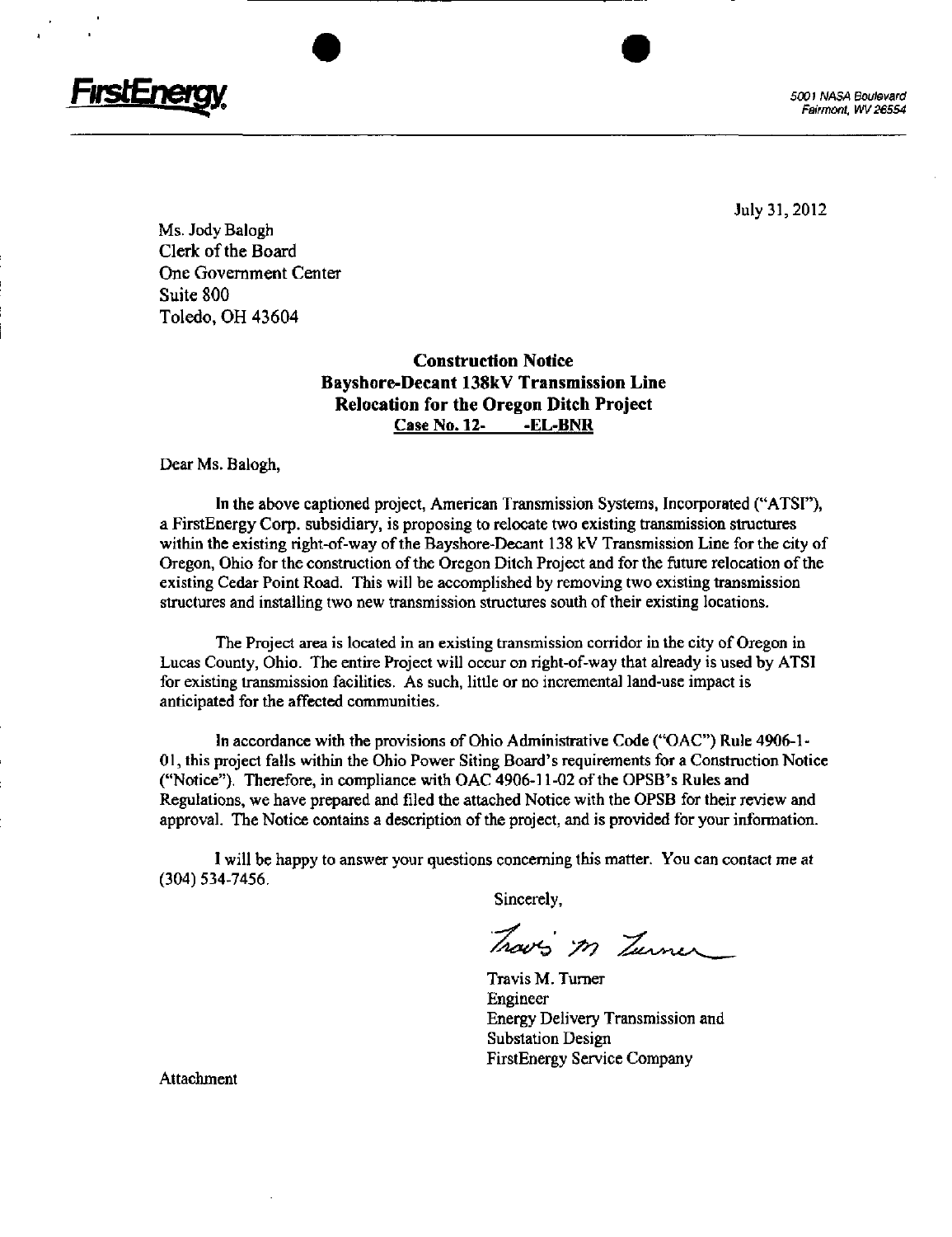

Mr. Thomas R. Lemon, Director Toledo-Lucas County Planning Commission One Government Center Suite 1620 Toledo, OH 43604

# Construction Notice Bayshore-Decant 138kV Transmission Line Relocation for the Oregon Ditch Project Case No. 12- -EL-BNR

Dear Mr. Lemon,

In the above captioned project, American Transmission Systems, Incorporated ("ATSI"), a FirstEnergy Corp. subsidiary, is proposing to relocate two existing transmission structures within the existing right-of-way of the Bayshore-Decant 138 kV Transmission Line for the city of Oregon, Ohio for the construction of the Oregon Ditch Project and for the future relocation of the existing Cedar Point Road. This will be accomplished by removing two existing transmission structures and installing two new transmission structures south of their existing locations.

The Project area is located in an existing transmission corridor in the city of Oregon in Lucas County, Ohio. The entire Project will occur on right-of-way that already is used by ATSI for existing transmission facilities. As such, little or no incremental land-use impact is anticipated for the affected communities.

In accordance with the provisions of Ohio Administrative Code ("OAC") Rule 4906-1 - 01, this project falls within the Ohio Power Siting Board's requirements for a Construction Notice ("Notice"). Therefore, in compliance with OAC 4906-11-02 of the OPSB's Rules and Regulations, we have prepared and filed the attached Notice with the OPSB for their review and approval. The Notice contains a description of the project, and is provided for your information.

I will be happy to answer your questions concerning this matter. You can contact me at (304) 534-7456.

Sincerely,

Traves m. Turner

Travis M. Turner Engineer Energy Delivery Transmission and Substation Design FirstEnergy Service Company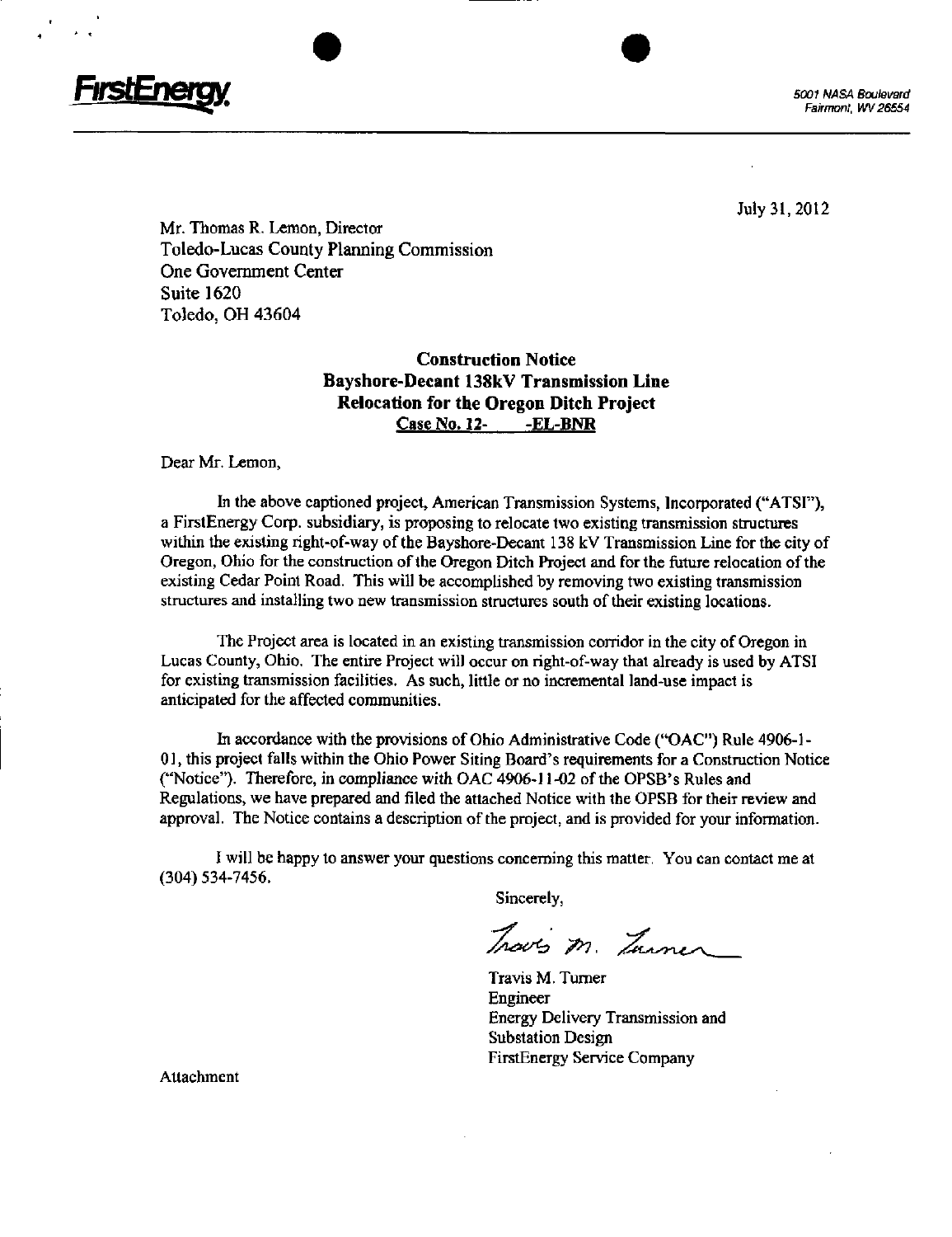# AMERICAN TRANSMISSION SYSTEMS, INCORPORATED A Subsidiary of FirstEnergy Corp.

 $\mathcal{F}^{\text{max}}_{\text{max}}$ 

# CONSTRUCTION NOTICE

# BAYSHORE-DECANT 138 kV TRANSMISSION LINE RELOCATION FOR THE OREGON DITCH PROJECT

# OPSB CASE NO. 12-223 -EL-BNR

July 31,2012

American Transmission Systems, Incorporated 76 South Main Street Akron, Ohio 44308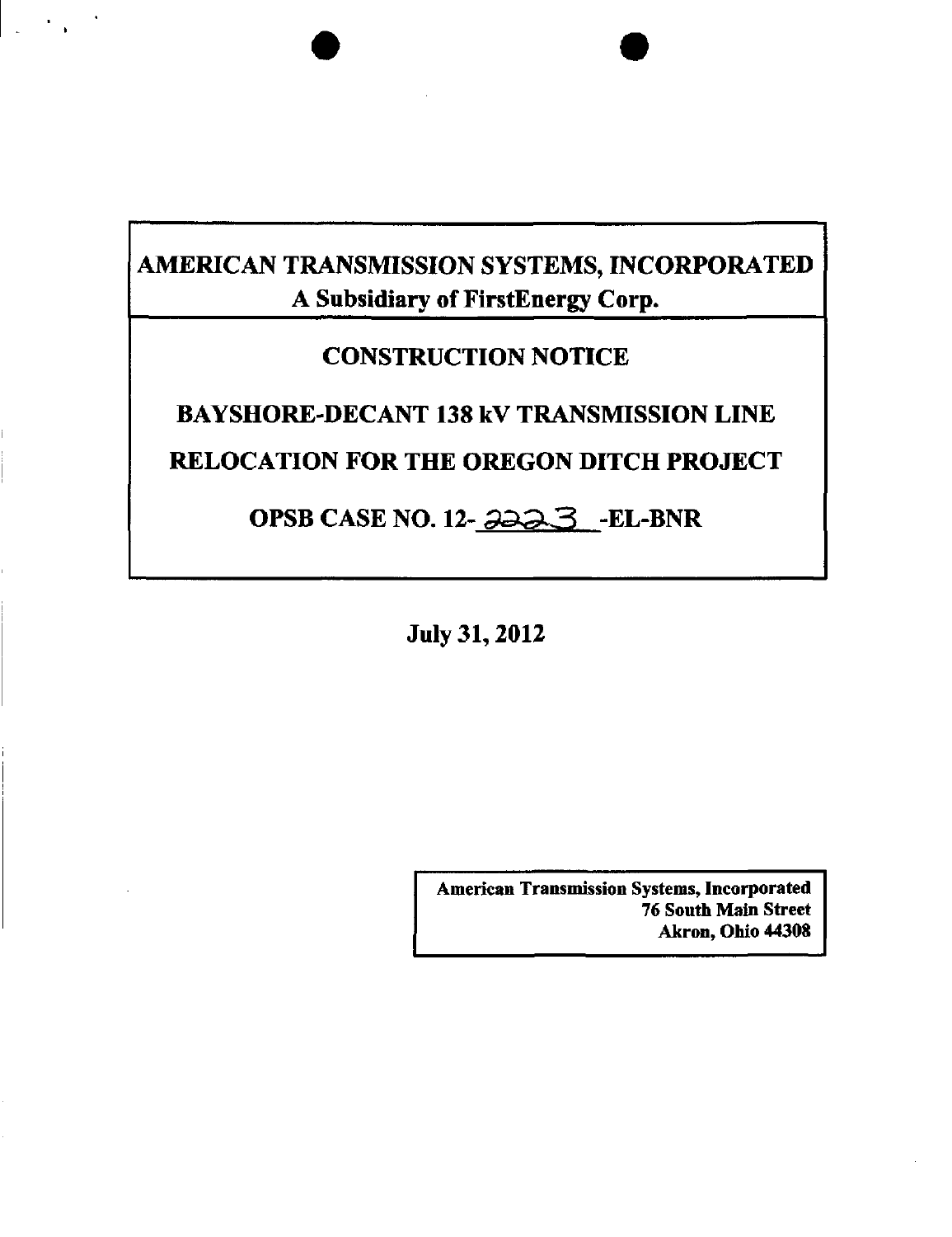# CONSTRUCTION NOTICE BAYSHORE-DECANT 138 kV TRANSMISSION LINE RELOCATION FOR THE OREGON DITCH PROJECT

The following information is being provided in accordance with the procedures delineated in Ohio Administrative Code Section 4906-11-02: Construction Notice Requirements of the Rules and Regulations of the Ohio Power Siting Board.

#### 4906-11-02: Construction Notice Requirements

#### 4906-11-02 (B) (1): Name of the Project

Name of Project: Bayshore-Decant 138kV Transmission Line Relocation for the Oregon Ditch Project ("Project")

#### 4906-11-02 (B) (2) (a): Brief Description of Project

In this Project, American Transmission Systems, Incorporated ("ATSI"), a FirstEnergy Corp. subsidiary, is proposing to relocate two existing transmission structures within the existing right-of-way of the Bayshore-Decant 138 kV Transmission Line for the city of Oregon, Ohio for the construction of the Oregon Ditch Project and for the future relocation of the existing Cedar Point Road. This will be accomplished by removing two existing transmission tangent structures and installing two new transmission structures south of their existing locations. Exhibit I shows the General Location of the Bayshore-Decant 138 kV transmission line. Exhibit 2 shows the general layout of the proposed Project.

The relocation work will involve removing two existing transmission wood pole structures and installing two new transmission wood pole structures. The general arrangement of new structures is shown in Exhibit 3. The first new structure will be installed approximately 75 ft south of the first existing structure being removed. The second new structure will be installed approximately 150 ft south of the second existing structure being removed.

 $\mathbf{I}$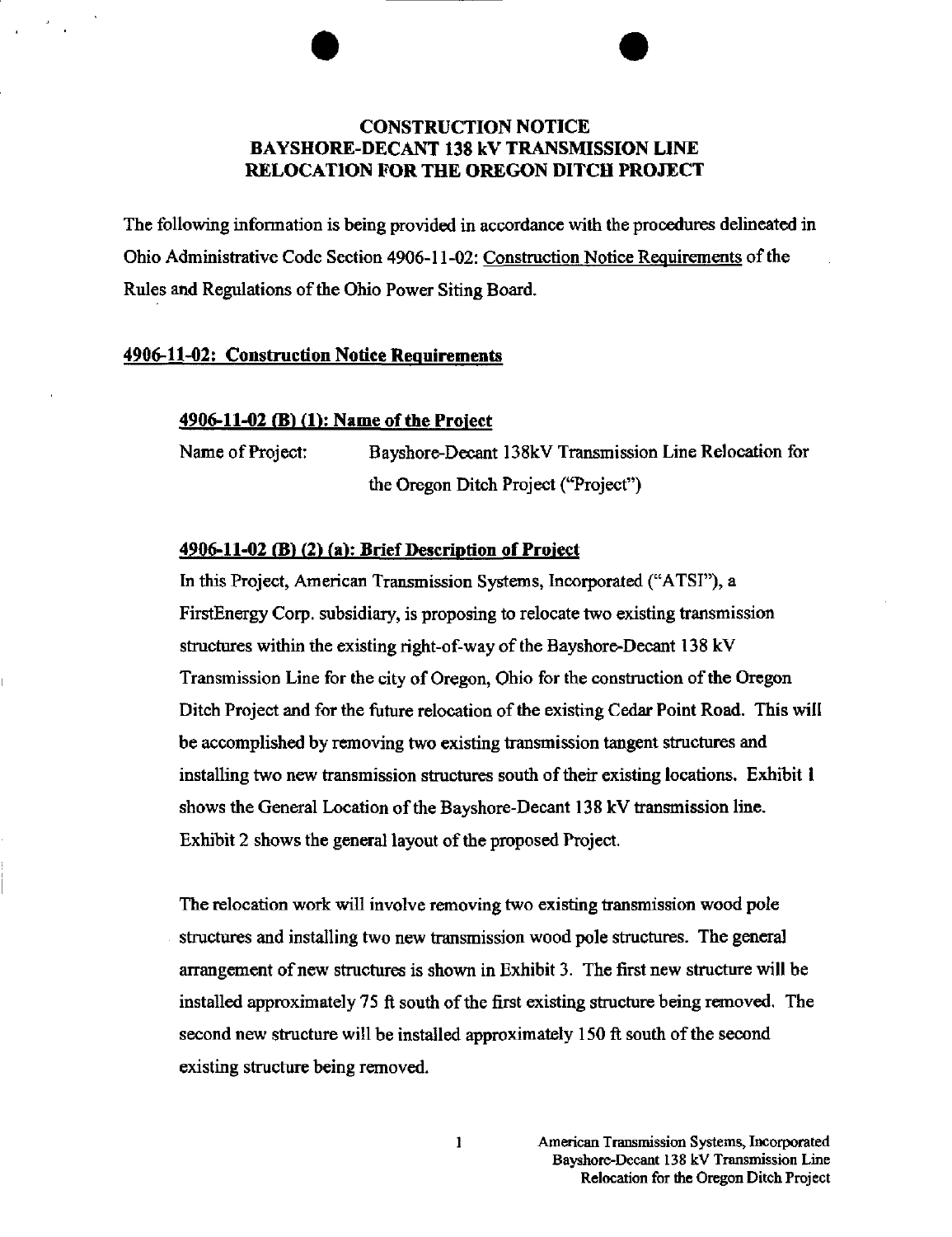The Project is located in city of Oregon, Lucas County, Ohio. The existing Transmission Line is owned and operated by ATSI.

### $4906-11-02$  (B) (2) (b): Construction Notice Requirements

The project meets the requirements for a Construction Notice because the project is within the types of project defined by Item (9) of the Application Requirement Matrix for Electric Power Transmission Lines in Appendix A of 4906-1-01 of the Ohio Administrative Code. Which states:

(9) Replacement or relocation of an electric power transmission line and associated facilities where the project is required by publicly funded entities and is located on or adjacent to right-of-way or land owned by the public entity requiring the project.

The proposed Project relocates two existing transmission structures of the Bayshore-Decant 138 kV Transmission Line within the existing transmission right-of-way for the city of Oregon, Ohio.

#### $4906-11-02$  (B) (3): Need for the Project

The project is being undertaken as a result of a request by the City of Oregon, Ohio. The City of Oregon, Ohio has requested ATSI relocate two existing transmission wood structures on the Bayshore-Decant 138 kV transmission line within the existing transmission right-of-way for the installation of the Oregon Ditch Project and the future relocation of Cedar Point Road.

#### 4906-11-02 (B) (4): Construction Schedule

Construction on the project is expected to begin November 1, 2012 and be completed by February 1,2013.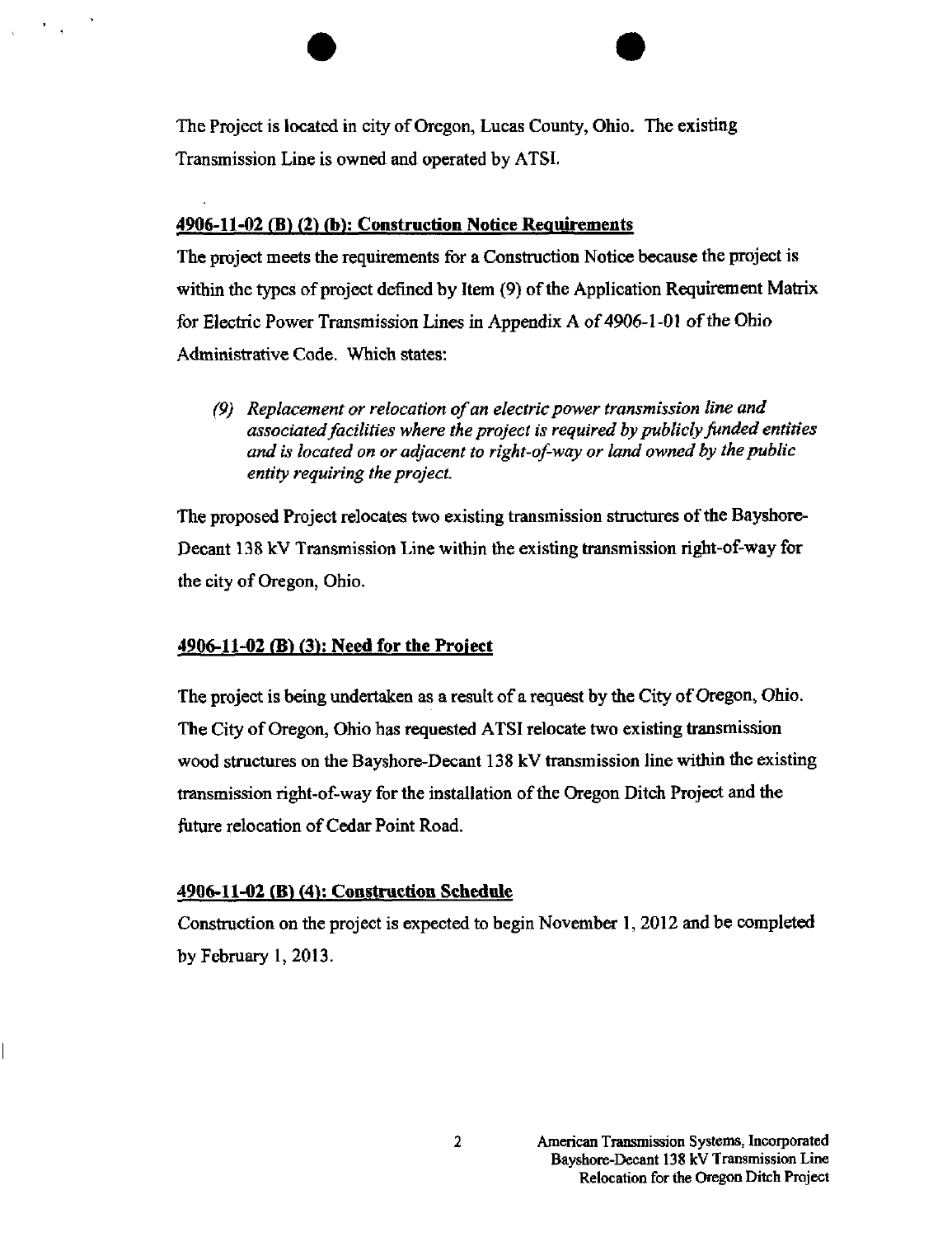#### 4906-11-02 (B) (5): Estimated Costs

The following are the estimated capital costs by FERC Accounts for the proposed project:

| Account |                        | Cost |        |
|---------|------------------------|------|--------|
|         | 355 Poles and Fixtures |      | 25,000 |
|         | Removal                |      | 5,000  |
|         | Total                  | S.   | 30,000 |

#### 4906-11-02 (B) (6): Operating Characteristics

The reconductored Transmission Line will have the following characteristics:

| Voltage:                              | 138 kV                                                      |
|---------------------------------------|-------------------------------------------------------------|
| Conductors:<br>Existing $-$ to remain | 739.8 24/13 ACAR                                            |
| Static wire:                          |                                                             |
| Existing $-$ to remain                | $7 X.120$ Alum weld                                         |
| <b>Insulators:</b>                    | 138 kV Horizontal post insulators                           |
| Structures:                           | Exhibit 3 - 138 kV wood single circuit<br>tangent structure |

## 4906-11-02 (B) (7): Area Map

Exhibit No. 1 depicts the General Project Location. To locate and view the project site from the Columbus, Ohio area, travel north on US-315 toward Toledo approximately 22.0 miles. Turn left onto US-23 north approximately 94.4 miles. Turn left onto US-20 west/Fremont Pike for approximately 2.7 miles. Take exit 81A and merge onto OH-420 north toward I-280/Toledo for 2.4 miles. Continue onto 1-280 north for approximately 6.0 miles. Take exit 6B and turn right on Curtice Road for approximately 3.1 miles. Turn left onto Wynn Road and go approximately 3.9 miles and the project area is on the left.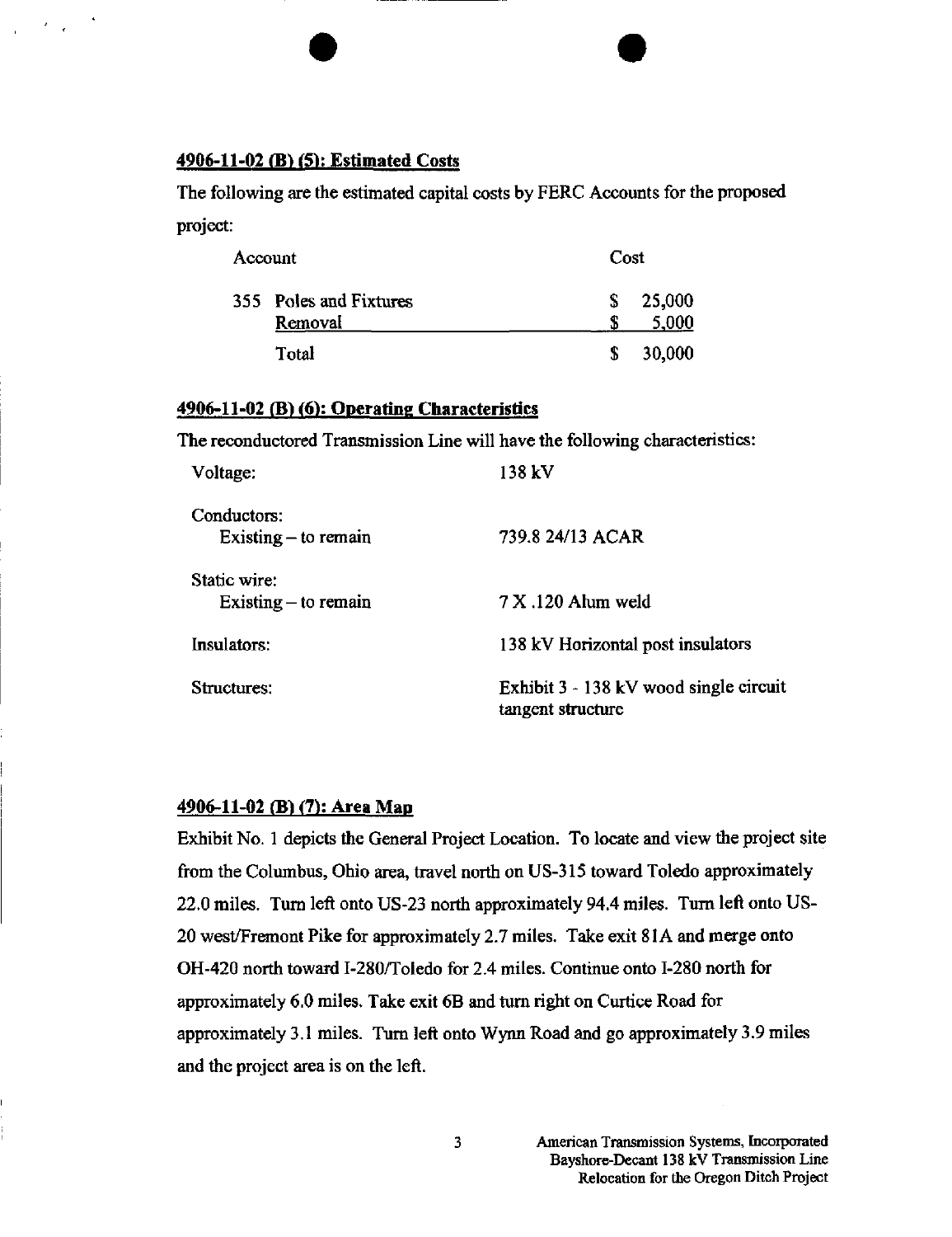#### 4906-11-01 (B) (8): Property Owner List

The Project will be located on existing right of way and property owned by FirstEnergy Generation Corp., a FirstEnergy Corp. subsidiary.

### 4906-11-02 (C): Documentation of Construction Notice Transmittal

This Construction Notice is being provided concurrently to the following officials of the city of Oregon and Lucas County, Ohio. Copies of the transmittal letters to these officials have been included with the transmittal letter submitting this Construction Notice to the Ohio Power Siting Board.

#### City of Oregon

The Honorable Michael J. Seferian Mayor, City of Oregon 5330 Seaman Road Oregon, OH 43616

Mr. Michael J. Beazley City Administrator, City of Oregon 5330 Seaman Road Oregon, OH 43616

Mr. Thomas A. Susor President of Council, City of Oregon 5330 Seaman Road Oregon, OH 43616

### Lucas County

The Honorable Peter Gerken Lucas County Commissioner, President One Government Center Suite 800 Toledo, OH 43604

The Honorable Carol Contrada Lucas County Commissioner One Government Center Suite 800 Toledo, OH 43604

The Honorable Tina Skeldo Wozniak Lucas County Commissioner One Government Center Suite 800 Toledo, OH 43604

Ms. Jody Balogh Clerk of the Board One Government Center Suite 800 Toledo, OH 43604

American Transmission Systems, Incorporated Bayshore-Decant 138 kV Transmission Line Relocation for the Oregon Ditch Project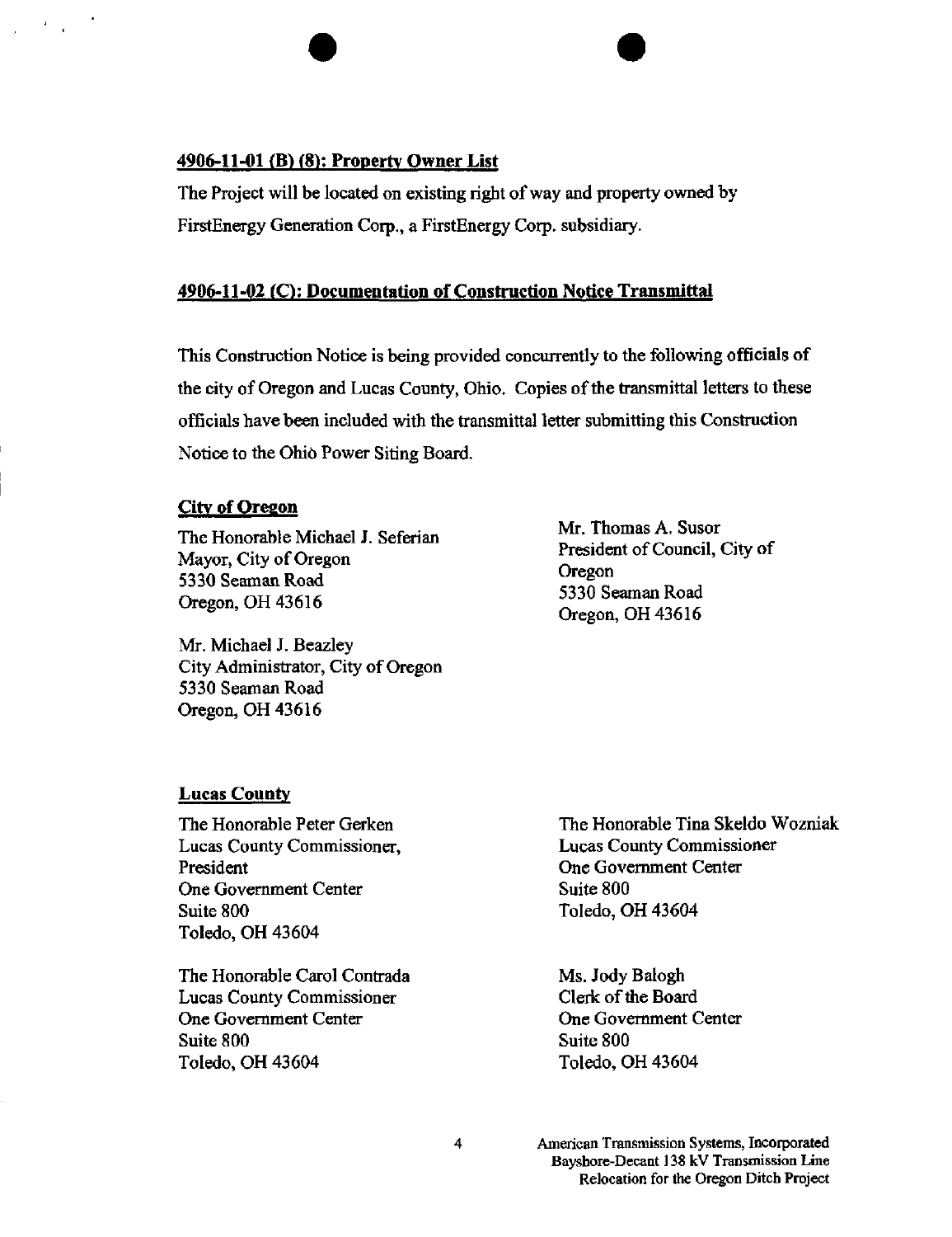Mr. Thomas R. Lemon Toledo-Lucas County Plan Commission, Director One Government Center Suite 1620 Toledo, OH 43604

 $\Delta$ 

Mr. Keith G. Early, P.E., P.S. Suite 870 Toledo, OH 43604 Lucas County Engineer One Government Center

Mr. Douglas J. Parrish, P.E., S.I. Lucas County Planning Engineer One Government Center Suite 870 Toledo, OH 43604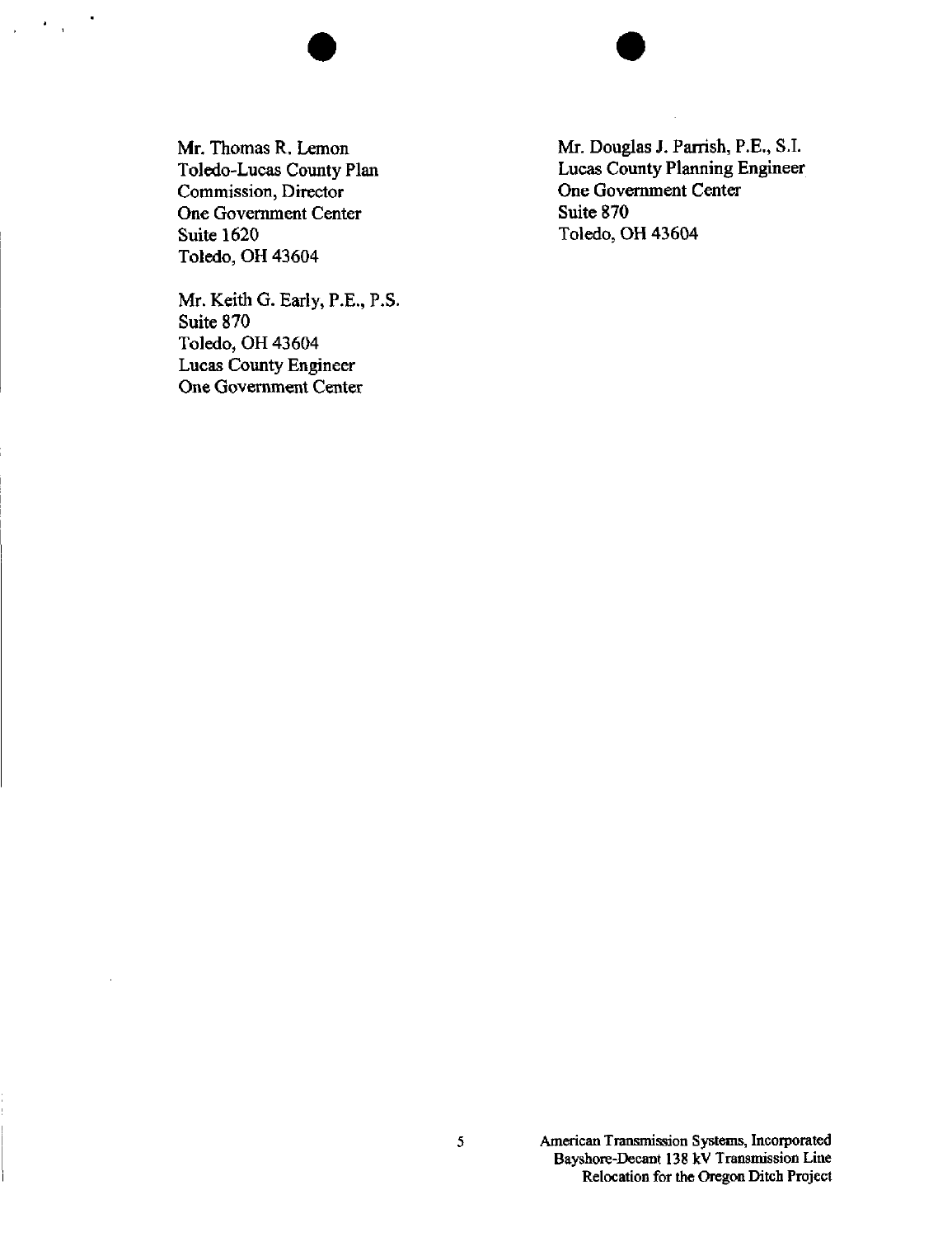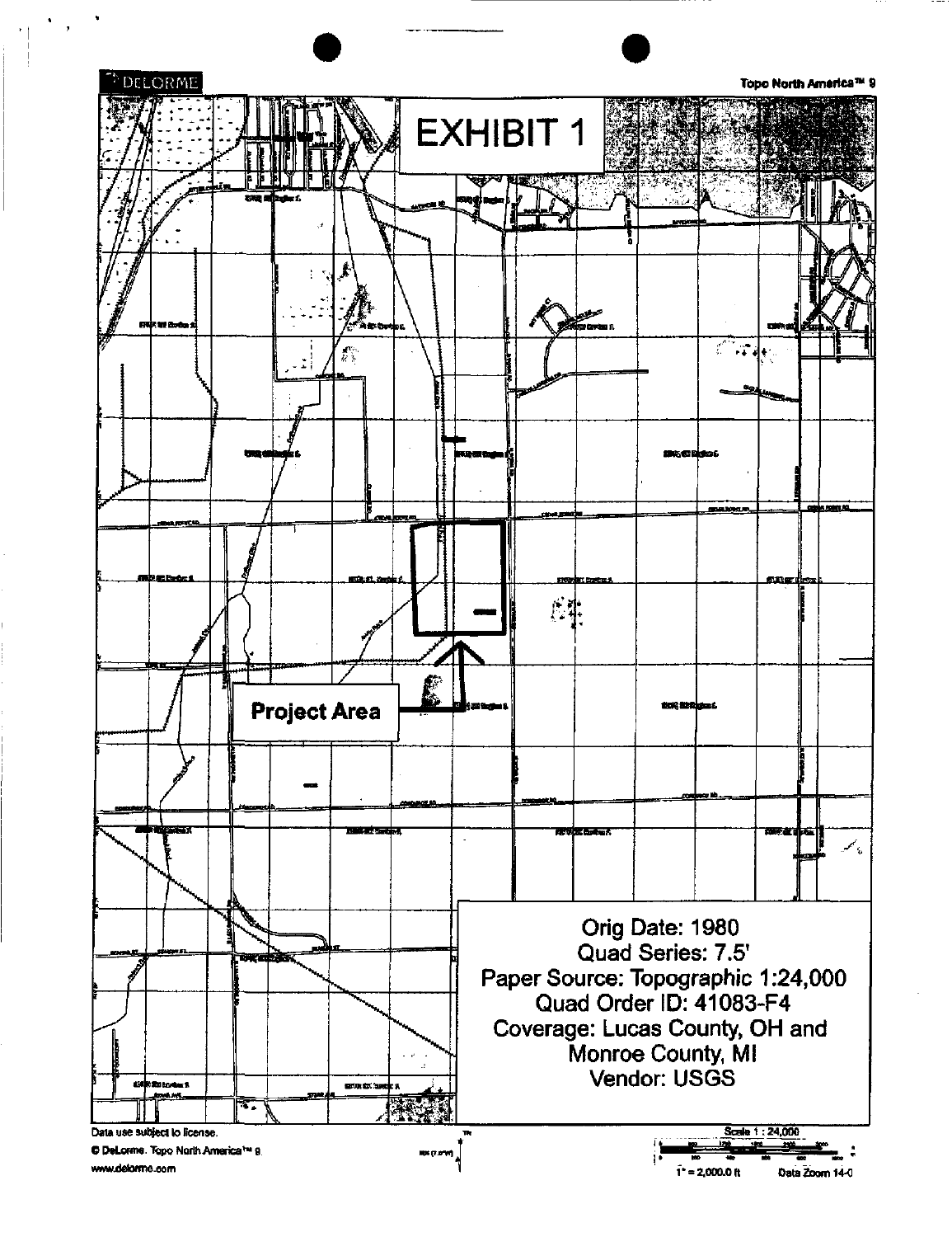